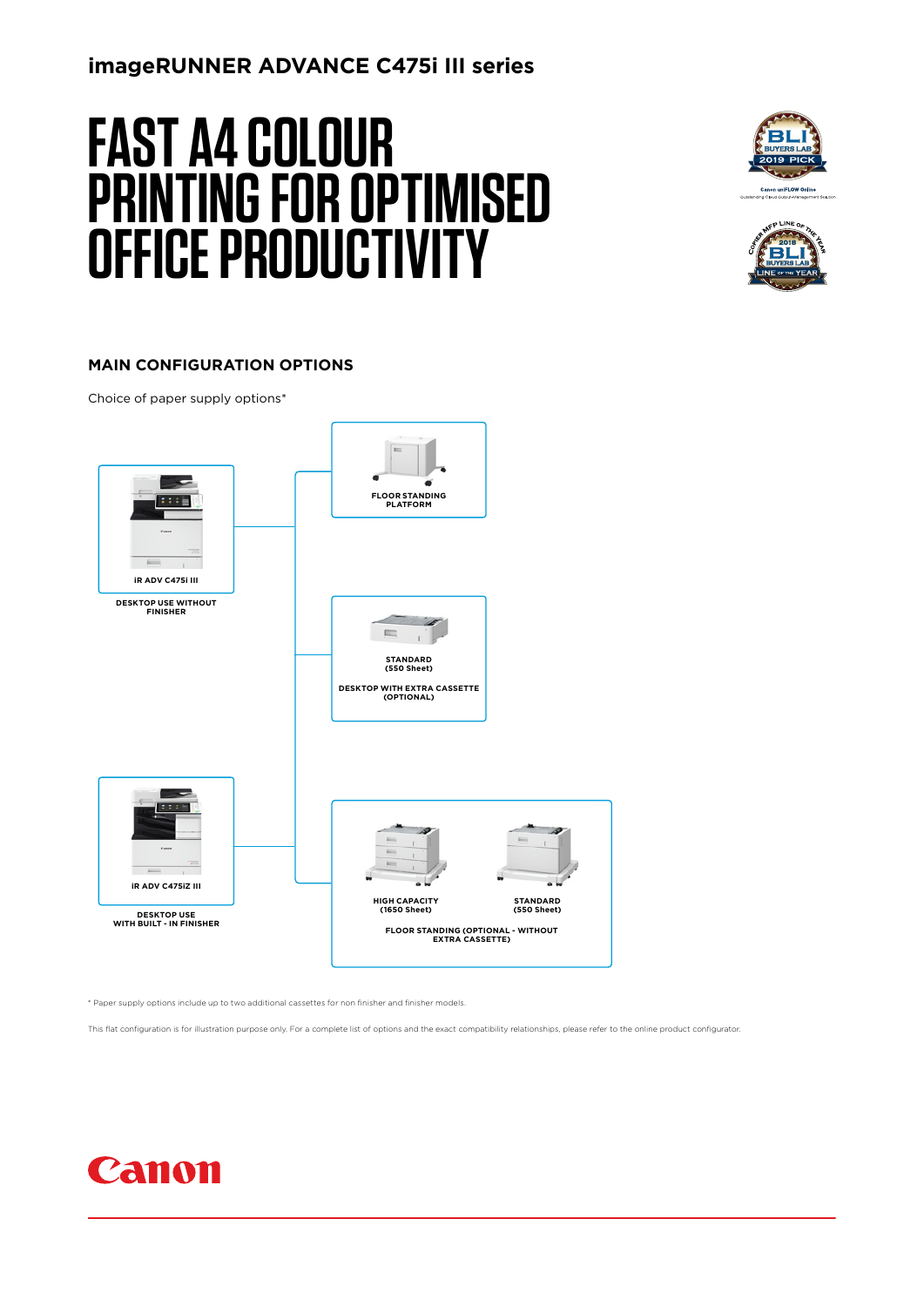## **TECHNICAL SPECIFICATIONS**

# **imageRUNNER ADVANCE C475i III series**

| <b>MAIN UNIT</b>                              |                                                                                                                                                                                  | <b>COPY SPECIFICATIONS</b>                               |                                                                                                                                               |
|-----------------------------------------------|----------------------------------------------------------------------------------------------------------------------------------------------------------------------------------|----------------------------------------------------------|-----------------------------------------------------------------------------------------------------------------------------------------------|
| <b>Machine type</b>                           | A4 Colour Laser Multifunctional                                                                                                                                                  | Copy Speed*                                              | iR-ADV C475i III / C475iZ III                                                                                                                 |
| Core functions                                | Print, Copy, Scan, Send, Store and Optional Fax                                                                                                                                  | (ppm; BW and CL)<br>Simplex                              | up to 47 (A4), up to 73 (A5), up to 39 (A5R), up to 49 (A6)                                                                                   |
| Processor                                     | Canon Dual Custom Processor (Shared)                                                                                                                                             | First-Copy-Out Time                                      | Approx. 5.1 / 5.8 seconds or less                                                                                                             |
| <b>Control Panel</b><br>Memory                | 25.6 cm (10.1 inch) TFT LCD WSVGA Colour Touch panel<br>Standard: 4.0GB RAM                                                                                                      | (A4; BW/ CL)<br>Copy                                     | 600 x 600                                                                                                                                     |
| <b>Hard Disk drive</b>                        | Standard: 250GB                                                                                                                                                                  | <b>Multiple Copies</b>                                   | Up to 9,999 copies                                                                                                                            |
| <b>Interface Connection</b>                   | <b>NFTWORK</b>                                                                                                                                                                   | <b>Copy Density</b>                                      | Automatic or Manual (9 Levels)                                                                                                                |
|                                               | Standard: 1000Base-T/100Base-TX/10Base-T, Wireless LAN<br>(IEEE 802.11 b/g/n);                                                                                                   | Magnification                                            | 25% - 400% (1% Increments)                                                                                                                    |
|                                               | Optional: NFC, Bluetooth Low Energy                                                                                                                                              | <b>Preset Reductions</b>                                 | 25%, 50%, 70 %                                                                                                                                |
|                                               | <b>OTHERS</b><br>Standard: USB 2.0 (Host) x1, USB 3.0 (Host) x1, USB 2.0                                                                                                         | <b>Preset Enlargements</b><br><b>Basic Copy Features</b> | 141%, 200%, 400%<br>Preset R/E Ratios by Area, Paper Setting, Previous Setting,                                                               |
|                                               | (Device) x1;<br>Optional: Copy Control Interface<br>Standard: 590 sheets                                                                                                         |                                                          | Favourite Setting, Finishing, Two-Sided, Density<br>Adjustment, Original Type Selection, Interrupt Mode,<br>Setting Confirmation/Cancel       |
| <b>Paper Supply Capacity</b><br>(A4, 80 gsm)  | Paper Cassette: 500-sheet cassette, 90-sheet                                                                                                                                     | <b>Special Copy Features</b>                             | Two-sided Original, Finishing, Job Build, N on 1, Density                                                                                     |
|                                               | Multi-purpose tray<br>Maximum: 2,090 sheets* (with Cassette Feeding Unit-AT1)                                                                                                    |                                                          | Adjustment, Original Type Selection, Page Numbering,<br>Copy Set Numbering, Sharpness, Erase Frame, Secure                                    |
| Paper output capacity                         | Standard model (iR-ADV C475i III): 400 sheets                                                                                                                                    |                                                          | Watermark, Print Date, Shift, Job Done Notice, Copy ID<br>Card, Skip Blank Pages, Detect Feeder Multi Sheet Feed,                             |
| (A4, 80 gsm)<br><b>Finishing capabilities</b> | Finisher model (iR-ADV C475iZ III): 900 sheets*<br>Standard model: Collate, Group                                                                                                |                                                          | Adjust One-Touch Colour, Colour Balance                                                                                                       |
|                                               | Finisher Model: Collate, Group, Offset, Staple                                                                                                                                   | <b>SCAN SPECIFICATIONS</b>                               |                                                                                                                                               |
| Supported media types                         | Multi-purpose tray:<br>Thin, Plain, Recycled, Thick, Colour, Bond, Envelope                                                                                                      | Type                                                     | Standard: Colour Platen and Single-pass Duplexing                                                                                             |
|                                               | Paper Cassette: Thin, Plain, Recycled, Thick, Colour, Label,<br>Bond                                                                                                             |                                                          | Automatic Document Feeder*<br>[2-sided to 2-sided (Automatic with DADF)]<br>Detect Feeder Multi Sheet Feed is supported.                      |
| Supported media sizes                         | Multi-purpose tray:<br>Standard size: A4, A5, A5R, A6, B5, Envelopes                                                                                                             | <b>Document Feeder Paper</b>                             | 100 Sheets                                                                                                                                    |
|                                               | [No.10 (COM10), Monarch, ISO-C5, DL]<br>Custom size: 76.0 x 127.0 mm to 215.9 x 355.6 mm                                                                                         | Capacity (80 gsm)<br>Acceptable Originals and            | Platen: Sheet, Book, 3-Dimensional Objects                                                                                                    |
|                                               | Paper Cassette:                                                                                                                                                                  | weights                                                  | (Height: Up to 30 mm, Weight: up to 2kg)<br>Document Feeder media weight:                                                                     |
|                                               | Standard size: A4, A5, A5R, A6, B5                                                                                                                                               |                                                          | 1-sided scanning: 42 to 128 gsm (BW)*, 64 to 128 gsm (CL)<br>2-sided scanning: 50 to 128 gsm (BW)*, 64 to 128 gsm (CL)                        |
| Supported media weights                       | Custom Size: 101.6 x 148.0 mm to 215.9 x 355.6 mm<br>Multi-purpose tray: 60 to 216 gsm                                                                                           |                                                          | * A6: 52 to 128 gsm (BW)                                                                                                                      |
|                                               | Paper Cassette: 60 to 163 gsm                                                                                                                                                    | Supported media sizes                                    | Platen: max. scanning size: 216.0 x 355.6 mm                                                                                                  |
|                                               | Duplex: 60 to 163 gsm                                                                                                                                                            |                                                          | Document Feeder media size: A4, A5, A6, B5,<br>Custom size: 105.0 x 148 mm to 216.0 x 355.6 mm                                                |
| Warm-up Time                                  | From Power On: 10 seconds or less*<br>* Time from device power-on, until copy ready (not print reservation)                                                                      | <b>Scan Speed</b>                                        | 1-sided Scanning: 50 (300 x 300 dpi, send), 50                                                                                                |
|                                               | From Sleep Mode: 10 seconds or Less                                                                                                                                              | (ipm; BW and CL, A4)                                     | (300 x 600 dpi, copy)*, 30 (600 x 600 dpi, copy)<br>2-sided Scanning: 100 (300 x 300 dpi, send), 100                                          |
|                                               | Quick Startup Mode: 4 seconds or less*<br>Time from device power-on to when key operation can be performed on the<br>touch panel display.                                        | <b>Scan Resolution (dpi)</b>                             | (300 x 600 dpi, copy)*, 50 (600 x 600 dpi, copy)<br>600 x 600, 400 x 400, 300 x 300, 200 x 400, 200 x 200,<br>200 x 100, 150 x 150, 100 x 100 |
| Dimensions (W x D x H)                        | Standard model: 521 x 645 x 668 mm                                                                                                                                               | <b>Pull Scan Specifications</b>                          | Colour Network ScanGear2. For both TWAIN and WIA                                                                                              |
|                                               | Finisher model: 521 x 645 x 864 mm                                                                                                                                               |                                                          | Supported OS: Windows 7 / 8.1 / 10 / Server 2008 / Server                                                                                     |
|                                               | When the optional Paper Feeding Unit is attached:<br>Standard model: 642 x 668 x 1,124 mm                                                                                        | <b>Scan Method</b>                                       | 2008 R2 / Server 2012 / Server 2012 R2 / Server 2016<br>Send functionality available on all models                                            |
|                                               | Finisher model: 642 x 668 x 1,320 mm                                                                                                                                             |                                                          | Scan to USB Memory: Available on all models                                                                                                   |
| Installation Space(W x D)                     | 950 x 840 mm (with left cartridge door open + right door<br>open + the cassette drawer open)                                                                                     |                                                          | Scan to Mobile Devices and cloud-based services: A range                                                                                      |
| Weight<br>(Including toner)                   | Standard model: Approx. 46 kg<br>Finisher model: Approx. 55 kg                                                                                                                   |                                                          | of solutions is available to provide scanning to mobile<br>devices or cloud-based services depending on your                                  |
|                                               |                                                                                                                                                                                  |                                                          | requirements. Please contact your sales representative for<br>further information.                                                            |
| PRINT SPECIFICATIONS                          |                                                                                                                                                                                  |                                                          | TWAIN/WIA Pull scanning available on all models                                                                                               |
| Print Speed*<br>(ppm; BW and CL)              | iR-ADV C475i III / C475iZ III<br>up to 47 (A4), up to 73 (A5), up to 39 (A5R), up to 49 (A6)                                                                                     | <b>SEND SPECIFICATIONS</b>                               |                                                                                                                                               |
| * Simplex<br>Print Resolution* (dpi)          | 600 ×600, 1200 ×1200                                                                                                                                                             | Destination                                              | Standard: E-mail/Internet FAX (SMTP), SMB v3.0, FTP,                                                                                          |
| Page description languages                    | Standard:                                                                                                                                                                        |                                                          | WebDAV, Mail Box,<br>Optional: Super G3 FAX, IP Fax                                                                                           |
|                                               | UFR II, PCL® 6, Genuine Adobe® PostScript® Level 3                                                                                                                               | <b>Address Book</b>                                      | LDAP (2,000)/Local (1,600)/Speed dial (200)                                                                                                   |
| <b>Direct Print</b>                           | Available from USB memory, Advanced space, Remote UI<br>and Web Access*                                                                                                          | Send resolution (dpi)                                    | 600 x 600, 400 x 400, 300 x 300, 200 x 400, 200 x 200,                                                                                        |
|                                               | Supported file types: TIFF, JPEG, PDF, EPS, and XPS<br>*Only PDF print from websites is supported                                                                                | <b>Communication protocol</b>                            | 200 x 100, 150 x 150, 100 x 100<br>File: FTP (TCP/IP), SMB v3.0, WebDAV                                                                       |
| Printing from mobile and<br>cloud             | A range of software and MEAP-based solutions are<br>available to provide printing from mobile devices or                                                                         |                                                          | E-mail/I-Fax: SMTP, POP3                                                                                                                      |
|                                               | internet-connected devices and cloud-based services<br>depending on your requirements.                                                                                           | <b>File Format</b>                                       | Standard: TIFF, JPEG, PDF (Compact, Searchable, Apply<br>policy, Optimize for Web, PDF A/1-b, Encrypted, Device                               |
|                                               | Please contact your sales representative for further<br>information.                                                                                                             |                                                          | Signature), XPS (Compact, Searchable, Device Signature),<br>Office Open XML (PowerPoint, Word)                                                |
| Fonts                                         | PCL fonts: 93 Roman, 10 Bitmap fonts, 2 OCR fonts, Andalé                                                                                                                        |                                                          | Optional: PDF (Trace & Smooth, User Signature),<br>XPS(User Signature)                                                                        |
|                                               | Mono WT J/K/S/T*1 (Japanese, Korean, Simplified and<br>Traditional Chinese), Barcode fonts*2                                                                                     | <b>Universal Send Features</b>                           | Original Type Selection, Two-sided Original, Density                                                                                          |
|                                               | PS fonts: 136 Roman<br>*1 Requires optional PCL International Font Set-A1                                                                                                        |                                                          | Adjustment, Sharpness, Erase Frame, Job Build, Sender's<br>Name (TTI), Delayed Send, Preview, Job Done Notice, File                           |
|                                               | *2 Requires optional Barcode Printing Kit-D1                                                                                                                                     |                                                          | Name, Subject/Message, Reply-to, E-mail Priority, TX<br>Report, Original Content Orientation, Skip Blank Pages,                               |
| <b>Print Features</b>                         | Suspend Job Timeout, Profile Settings, Secured Print,<br>Encrypted Secure Print, Watermark, Header/Footer, Page                                                                  |                                                          | Detect Feeder Multi Sheet Feed                                                                                                                |
|                                               | Layout, Two-sided Printing, Collating, Booklet Printing,<br>Grouping, Offsetting, Toner Reduction, Poster Printing,                                                              | <b>FAX SPECIFICATIONS</b>                                |                                                                                                                                               |
|                                               | Forced Hold Printing                                                                                                                                                             | Maximum Number of                                        | 1                                                                                                                                             |
| <b>Operating System</b>                       | UFRII: Windows® 7 / 8.1 /10 / Server 2008 / 2008 R2 / 2012<br>/ 2012 R2 / 2016, MAC OS X (10.9 or later)                                                                         | <b>Connection Lines</b>                                  |                                                                                                                                               |
|                                               | PCL: Windows* 7 / 8.1 / 10 / Server 2008 / 2008 R2 / 2012                                                                                                                        | Modem Speed                                              | Super G3: 33.6 kbps<br>G3: 14.4 kbps                                                                                                          |
|                                               | / 2012 R2 / Server 2016                                                                                                                                                          | <b>Compression Method</b>                                | MH, MR, MMR, JBIG                                                                                                                             |
|                                               | PS: Windows* 7 / 8.1 / 10 / Server 2008 / 2008 R2 / 2012 /<br>2012 R2 / 2016, MAC OS X (10.9 or later)                                                                           | Resolution (dpi)                                         | 400 x 400, 200 x 400, 200 x 200, 200 x 100                                                                                                    |
|                                               | PPD: MAC OS X (10.3.9 or later), Windows® 7 / 8.1/10                                                                                                                             | Sending/Recording Size                                   | A4, A5*, A6* and B5* / A4, A5, B5<br>*Sent as A4                                                                                              |
|                                               | SAP Device Types are available via the SAP Market Place.<br>Please refer to http://www.canon-europe.com/support/business-product-                                                | FAX memory                                               | Up to 30,000 pages                                                                                                                            |
|                                               | support for availability of print solutions for other operating systems and<br>environments including AS/400, UNIX, Linux and Citrix.<br>Some of these solutions are chargeable. | <b>Speed dials</b>                                       | Max. 200                                                                                                                                      |

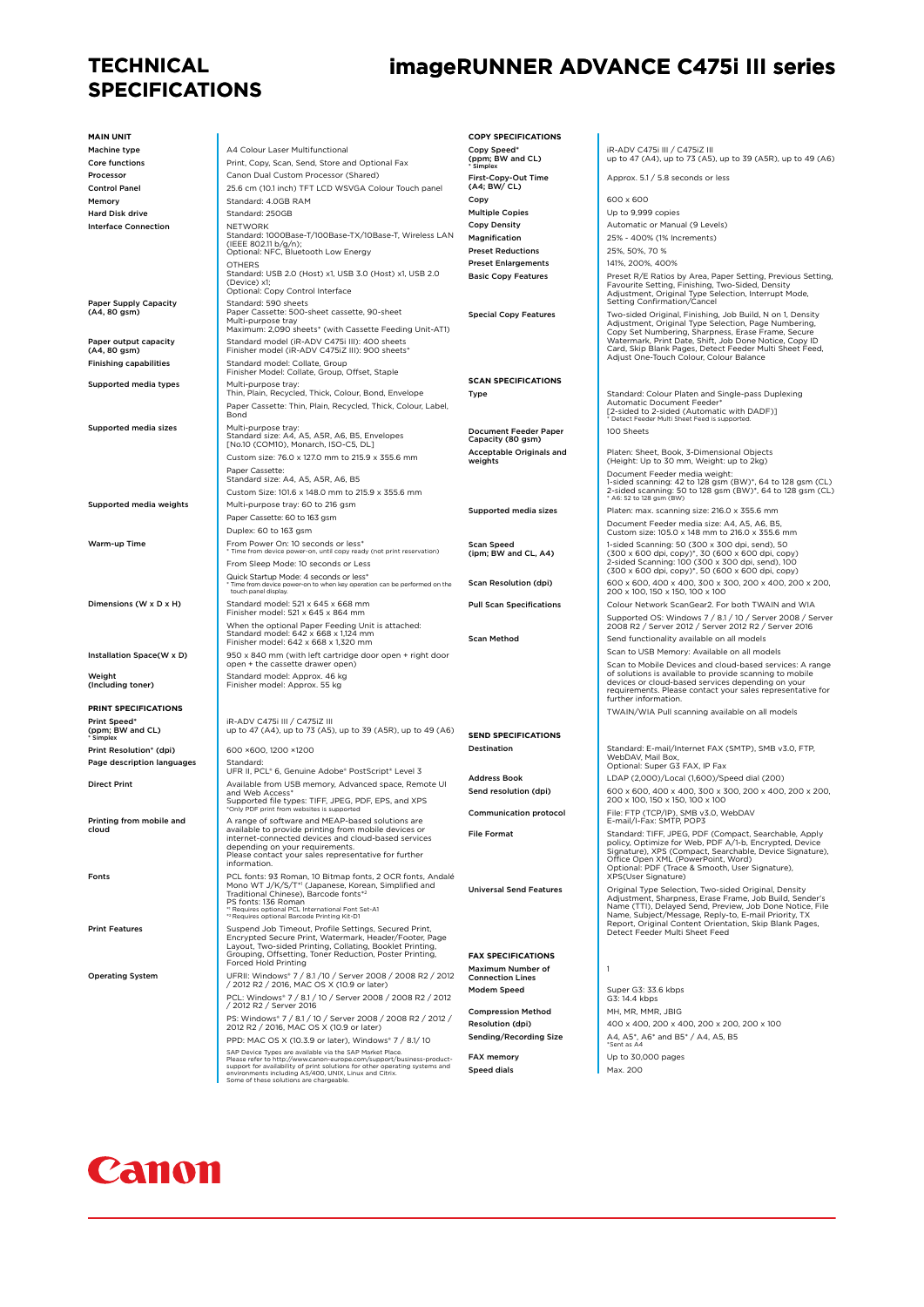### **TECHNICAL SPECIFICATIONS**

# **imageRUNNER ADVANCE C475i III series**

| Group dials/destinations                                   | Max. 199 dials                                                                                                                                                                                                                                                                      | <b>CONSUMABLES</b>               |                                                                                                                                                                                                                                           |
|------------------------------------------------------------|-------------------------------------------------------------------------------------------------------------------------------------------------------------------------------------------------------------------------------------------------------------------------------------|----------------------------------|-------------------------------------------------------------------------------------------------------------------------------------------------------------------------------------------------------------------------------------------|
| <b>Sequential broadcast</b>                                | Max. 256 addresses<br>Yes                                                                                                                                                                                                                                                           | <b>Toner Cartridges</b>          | TONER T04 BK/C/M/Y                                                                                                                                                                                                                        |
| Memory backup<br><b>Fax Features</b>                       | Original Type Selection, Two-sided Original, Density (for                                                                                                                                                                                                                           | <b>Toner Yield</b>               | TONER T04 BK: 33,000 pages*<br>TONER T04 C/M/Y: 27,500 pages*                                                                                                                                                                             |
|                                                            | Scanning), Sharpness, Erase Frame, Job Build, Sender's<br>Name (TTI), Selecting the Telephone Line, Direct Send,<br>Delayed Send, Preview, Job Done Notice, TX Report,                                                                                                              | <b>SOFTWARE AND PRINTER</b>      | *Toner Cartridge yield in accordance with ISO/IEC 19798*.                                                                                                                                                                                 |
|                                                            | Detect Feeder Multi Sheet Feed                                                                                                                                                                                                                                                      | MANAGEMENT                       |                                                                                                                                                                                                                                           |
|                                                            |                                                                                                                                                                                                                                                                                     | Tracking and reporting           | Universal Login Manager (ULM): Manage your costs easily<br>by using the embedded reporting capability to identify and                                                                                                                     |
| <b>STORE SPECIFICATIONS</b><br>Mail Box (Number supported) | 100 User Inboxes, 1 Memory RX Inbox,                                                                                                                                                                                                                                                |                                  | control costs on a user-based level by device. uniFLOW                                                                                                                                                                                    |
|                                                            | 50 Confidential Fax Inboxes<br>30,000 Maximum Pages Stored                                                                                                                                                                                                                          |                                  | Online Express: Combining with ULM you can gain further<br>control and highlight expenditures per users/department<br>and pinpoint where costs can be scaled down from a                                                                  |
| <b>Advanced Space</b>                                      | Communication Protocol: SMB or WebDAV<br>Supported Client PC: Windows (Windows 7 / 8.1 / 10)<br>Concurrent Connections (Max.):<br>SMB: 64,<br>WebDAV: 3 (Active Sessions)                                                                                                           | Remote management tools          | central cloud based location.<br>iW Management Console:<br>Server-based software for centralised management of a<br>fleet of devices (includes monitoring or consumables,<br>status monitoring and alerts, distribution of address books, |
| Advanced Space available disc<br>space                     | Approx. 16GB (Standard HDD)                                                                                                                                                                                                                                                         |                                  | configuration settings, firmware and MEAP applications,<br>meter capture and reporting, driver and resource                                                                                                                               |
| <b>Advanced Space Features:</b>                            | Authentication for Advanced Space Log-in, Sort Function,<br>Printing a PDF File with a Password, imageWARE Secure<br>Audit Manager Support                                                                                                                                          |                                  | management)<br>eMaintenance:<br>Compatible with eMaintenance services via embedded RDS<br>(Enables meter capture, automatic consumables                                                                                                   |
| <b>Memory Media</b>                                        | Standard: USB Memory                                                                                                                                                                                                                                                                |                                  | management, remote diagnostics and reporting for service<br>providers to offer efficient, fast and proactive maintenance)                                                                                                                 |
| <b>SECURITY SPECIFICATIONS</b>                             |                                                                                                                                                                                                                                                                                     |                                  | Content Delivery System:<br>Allows the Remote distribution of firmware, iR options and                                                                                                                                                    |
| Authentication                                             | Standard: Universal Login Manager*<br>(Device and Function Level Log-in),<br>uniFLOW Online Express**, User Authentication,                                                                                                                                                         |                                  | MEAP applications; Remote User Interface (RUI) Web<br>based interface to each device that helps to provide<br>remote device management and control                                                                                        |
|                                                            | Department ID Authentication,<br>Access Management System<br>Optional: My Print Anywhere secure print                                                                                                                                                                               | <b>Scanning software</b>         | Network ScanGear:<br>TWAIN-compliant scanner driver that enables computers<br>on a network to use the pull scan functionality of the                                                                                                      |
|                                                            | (Requires uniFLOW)<br>Installation, activation and registration required                                                                                                                                                                                                            |                                  | device                                                                                                                                                                                                                                    |
|                                                            | ** No charge for this solution; however activation is required.                                                                                                                                                                                                                     | <b>Optimisation tools</b>        | Canon Driver Configuration Tool:<br>A utility for changing the factory default settings of Canon                                                                                                                                          |
| Data                                                       | Standard: Trusted Platform Module (TPM), Hard Disk<br>Password Lock, Hard Disk Drive Erase, Mail Box Password<br>Protection, Hard Disk Drive Encryption(FIPS140-2<br>Validated), Common Criteria Certification (DIN ISO 15408)<br>Optional: Data Loss Prevention (Requires uniFLOW) |                                  | print drivers<br>NetSpot Device Installer:<br>Simple utility software that allows you to make network<br>protocol settings for Canon devices connected to your                                                                            |
| Network                                                    | Standard: IP/Mac Address Filtering, IPSEC, TLS Encrypted                                                                                                                                                                                                                            | Platform                         | network.<br>MEAP (Multifunctional Embedded Application Platform);                                                                                                                                                                         |
| Document                                                   | Communication, SNMP V3.0, IEEE 802.1X, IPv6, SMTP<br>Authentication, POP Authentication before SMTP, S/MIME<br>Standard: Secure Print, Adobe LiveCycle® Rights                                                                                                                      |                                  | A powerful JAVA Embedded Platform for Canon devices<br>which provides tight coupling between a range of software<br>solutions and the device.                                                                                             |
|                                                            | Management ES2.5 Integration, Encrypted PDF, Encrypted<br>Secure Print, Device signature, Secure Watermarks<br>Optional: User signature                                                                                                                                             |                                  | MEAP Web:<br>Web service alternative to MEAP that allows MFP<br>applications to be developed and deployed via web<br>services                                                                                                             |
| <b>ENVIRONMENTAL</b><br><b>SPECIFICATIONS</b>              |                                                                                                                                                                                                                                                                                     | <b>Document Publishing</b>       | IW DESKTOP:<br>Powerful print publishing software which easily combines                                                                                                                                                                   |
| <b>Operating Environment</b>                               | Temperature: 10 to 30 °C<br>Humidity: 20 to 80 % RH (Relative Humidity)                                                                                                                                                                                                             |                                  | documents from different sources and file formats, applies<br>finishing with preview and templates to create professional<br>looking documents. Includes PDF creation, annotation and                                                     |
| Power source                                               | 220-240 V, 50/60 Hz, 4.3 A                                                                                                                                                                                                                                                          |                                  | compression capabilities for simple digital workflows such<br>as proofing and authorisation                                                                                                                                               |
| Plug (Main Unit)                                           | CEE 7/7 (230V)                                                                                                                                                                                                                                                                      |                                  |                                                                                                                                                                                                                                           |
| Power consumption                                          | Maximum: Approx. 1,500 W                                                                                                                                                                                                                                                            | PAPER SUPPLY OPTIONS             |                                                                                                                                                                                                                                           |
|                                                            | Copying with ADF: Approx. 739 W*<br>Standby: Approx. 49.9 W*<br>Sleep mode: Approx. 1.0 W                                                                                                                                                                                           | <b>Cassette Feeding Unit-AS1</b> | Paper Capacity: 500 sheets (80 gsm)<br>Paper Type: Thin, Plain, Recycled, Thick, Colour, Labels,                                                                                                                                          |
|                                                            | Plugin Off: Approx. 0.4 W<br>Typical Electricity Consumption (TEC) rating** 1.8 kWh<br>* Reference value (measured one unit)<br>** As per USA Energy Star 2.0                                                                                                                       |                                  | Bond<br>Paper Size: A4, A5, A5R, A6, B5, Custom size: 101.6 x 148.0<br>mm to 215.9 x 355.6 mm                                                                                                                                             |
| Noise levels                                               | Sound Power Level (LwAd)                                                                                                                                                                                                                                                            |                                  | Paper Weight: 60 to 163 gsm<br>Power Source: From the Main Unit                                                                                                                                                                           |
|                                                            | Active: 73.3 db or Less*1<br>Standby: iR-ADV C475i III: 4.5 B*2,                                                                                                                                                                                                                    |                                  | Dimensions (W x D x H): 642 x 657 x 456 mm<br>(attached to the main unit)                                                                                                                                                                 |
|                                                            | iR-ADV C475iZ III: 4.3 B*2                                                                                                                                                                                                                                                          |                                  | Weight: Approx. 19 kg                                                                                                                                                                                                                     |
|                                                            | Sound Pressure (LpAm)<br>Bystander's position*2:                                                                                                                                                                                                                                    | <b>Cassette Feeding Unit-AT1</b> | Paper Capacity: 500 sheets x 3 (80 gsm)<br>Paper Type: Thin, Plain, Recycled, Thick, Colour, Labels,                                                                                                                                      |
|                                                            | Active(BW): iR-ADV C475i III: 50 db (1-sided),<br>52 db (2-sided)                                                                                                                                                                                                                   |                                  | Bond<br>Paper Size: A4, A5, A5R, A6, B5, Custom size: 101.6 x 148.0                                                                                                                                                                       |
|                                                            | iR-ADV C475iZ III: 50 db (1-sided),                                                                                                                                                                                                                                                 |                                  | mm to 215.9 x 355.6 mm                                                                                                                                                                                                                    |
|                                                            | 53 db (2-sided)<br>Active(CL): iR-ADV C475i III: 51 dB (1-sided),                                                                                                                                                                                                                   |                                  | Paper Weight: 60 to 163 gsm<br>Power Source: From the Main Unit                                                                                                                                                                           |
|                                                            | 53 db (2-sided)<br>iR-ADV C475iZ III: 51 db (1-sided),<br>54 db (2-sided)                                                                                                                                                                                                           |                                  | Dimensions (W x D x H): 642 x 657 x 456 mm<br>(attached to the main unit)                                                                                                                                                                 |
|                                                            | Standby*2: iR-ADV C475i III: 28 db,                                                                                                                                                                                                                                                 | <b>Cassette Module-AJ1</b>       | Weight: Approx. 24 kg                                                                                                                                                                                                                     |
|                                                            | iR-ADV C475iZ III: 27 db<br>"DE-UZ205 (2017) compliant (*Data taken from Blue Angel Standard                                                                                                                                                                                        |                                  | Paper Capacity: 500 sheets (80 gsm)<br>Paper Type: Thin, Plain, Recycled, Thick, Colour, Labels,                                                                                                                                          |
|                                                            | value)<br><sup>2</sup> Reference value: measured only one unit with ISO7779, described with                                                                                                                                                                                         |                                  | <b>Bond</b><br>Paper Size: A4, A5, A5R, A6, B5, Custom size: 101.6 x 148.0                                                                                                                                                                |
| <b>Standards</b>                                           | ISO9296 (1998)                                                                                                                                                                                                                                                                      |                                  | mm to 215.9 x 355.6 mm<br>Paper Weight: 60 to 163 gsm                                                                                                                                                                                     |
|                                                            | <b>Blue Angel</b>                                                                                                                                                                                                                                                                   |                                  | Power Source: From the Main Unit                                                                                                                                                                                                          |
|                                                            |                                                                                                                                                                                                                                                                                     |                                  | Dimensions (W x D x H): 521 x 474 x 130 mm<br>(attached to the main unit)<br>Weight: Approx. 7 kg                                                                                                                                         |